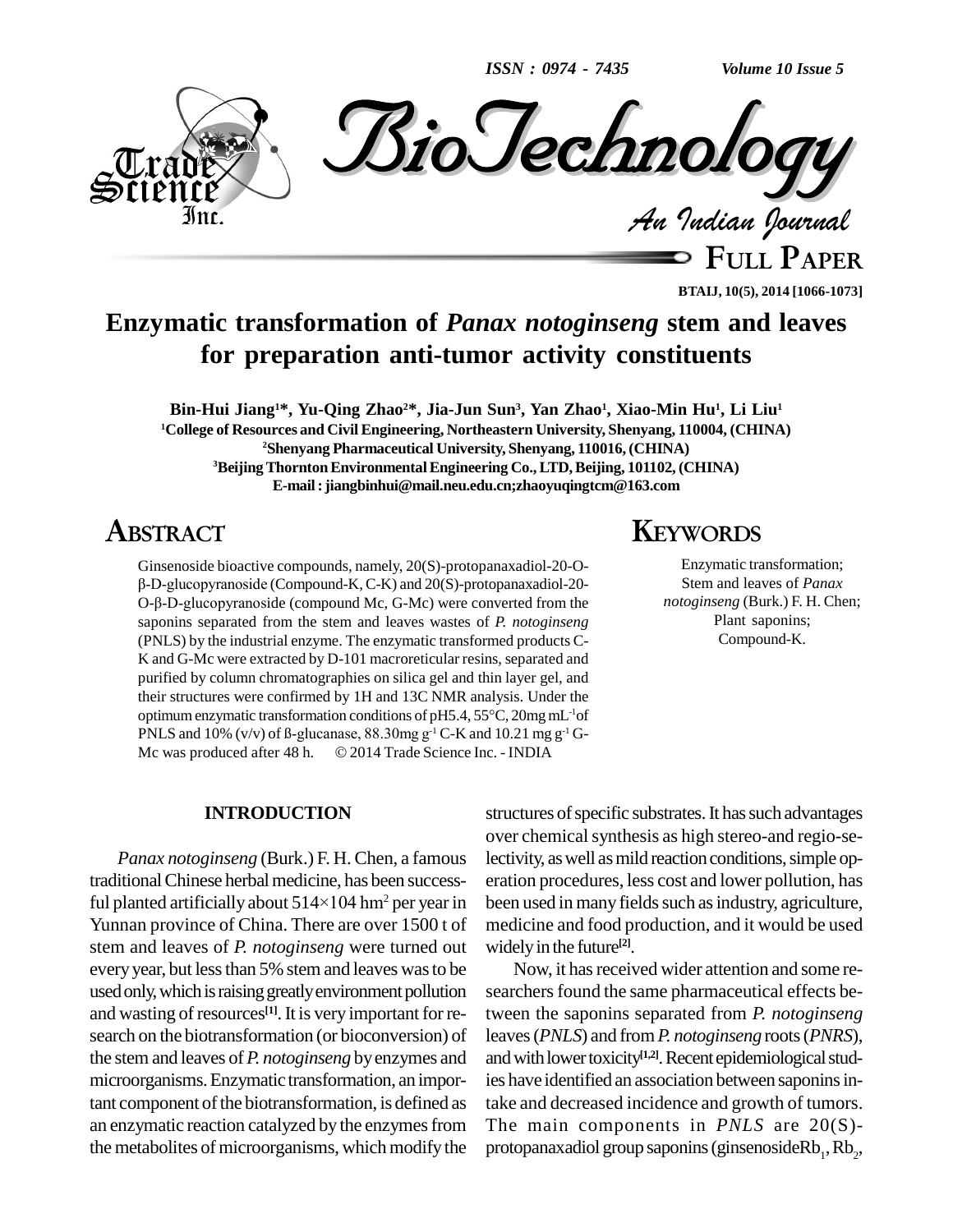$Rb_3$ , Rc, Rd and  $Rg_3$ ), which are metabolized to C-K, deg<br>G-Mc, C-Mx, Rh<sub>2</sub>and PPD (Figure 1) by intestinal int microflora of humans or rats, microorganisms and enzymes, exhibited excellent antitumor activities and were responsible for the main pharmacological activities of Ginseng<sup>[3-9]</sup>. The minor ginsenosides  $(Rg_3, F_2, C-Y, C-$  sup  $Mx$ , G-Mc, C-K,  $Rh_2$ , and PPD), which are present at low concentrations or absent in wild ginseng, can be produced by hydrolyzing the sugar moieties of the major ginsenosides  $(Rb_1, Rb_2, Rb_3, Rc, Rd, and sess a_1)$ Notoginsenoside-Fe, et al.), which comprise more than 80% of the total ginsenosides in wild ginseng<sup>[10]</sup>. The C-K, absorption of the glycosylated major ginsenosides, including  $Rb_1$ ,  $Rb_2$ , and Rc, by the gastrointestinal tract is these quite poor<sup>[11]</sup>. In contrast, the minor ginsenosides as <sub>work</sub>



| <b>Ginsenoside</b>     | R              | $\mathbf{R}_1$                         |
|------------------------|----------------|----------------------------------------|
| $Rb_1$                 | $O-Glc2-1Glc$  | $O-Glc6-1Glc$                          |
| Rb <sub>2</sub>        | $O-Glc2$ -'Glc | $O-Glc6-1 Arap$                        |
| $Rb_3$                 | $O-Glc2-1Glc$  | $O-Glc6-1 Xyl$                         |
| Re                     | $O-Glc2-1Glc$  | $O-Glc6-1 Araf$                        |
| Rd                     | $O-Glc2-1Glc$  | $O$ -Glc                               |
| Compound O (C-O)       | O-Glc          | O-Glc $^{6}$ - <sup>1</sup> Arap       |
| Notoginsenoside-Fe     | O-Glc          | $O-Glc6-1 Araf$                        |
| Rg <sub>3</sub>        | $O-Glc2-1Glc$  | <b>OH</b>                              |
| F <sub>2</sub>         | O-Glc          | O-Glc                                  |
| Compound Y (C-Y)       | OН             | O-Glc <sup>6</sup> - <sup>1</sup> Arap |
| Compound Mx (C-Mx)     | <b>OH</b>      | O-Glc $^{6}$ - <sup>1</sup> Xyl        |
| Mc                     | OН             | $O-Glc6-1 Araf$                        |
| Compound $K$ (C- $K$ ) | OН             | O-Glc                                  |
| Rh <sub>2</sub>        | O-Glc          | OН                                     |
| <b>PPD</b>             | OН             | OН                                     |

**Glc, '-D-glucopyranosyl; Arap, a-L-arabinopyranosyl; Xyl, '- D-xylopyranosyl; Araf, a-D-arabinofuranosyl.**

**Figure 1 : Chemical structures of protopanaxadiol-type ginsenosides**

deglycosylated ginsenosides aremore readilyabsorbed into the bloodstream and function as active com pounds<sup>[12]</sup>. As a result, the minor ginsenosides have been demonstrated to be pharmaceutically active and may be excellent potential drug candidates, with activities superior to those of the major ginsenosides<sup>[13]</sup>.

Our previous studies have suggested that a filamentous fungus, *Fusarium sacchari*, was first obtained from the soil-cultivated ginseng, which was verified to pos sess a potent capacity of transformation of C-K, C- Mx, and G-Mc, and the *in vitro* antitumor activities of C-K, C-Mx, and G-Mc and the *in vivo* antitumor activities of the transformed product mainly containing these compounds were also evaluated **[14]**.The present works were to explore the hydrolysis of seven saponins these compounds were also evaluated<sup>[14]</sup>. The present<br>works were to explore the hydrolysis of seven saponins<br>by four industrial enzyme preparations, ß-glucanase, works were to explore the hydrolysis of seven saponins<br>by four industrial enzyme preparations,  $\beta$ -glucanase,<br>cellobiase, glucoamylase and cellulase. And  $\beta$ -glucanase showed the highest activities among the four enzyme preparations to prepare C-K by hydrolyzing the saponin from the stem and leaves of *Panax notogingseng* (Burk.) F.H.Chen (*PNLS*).The enzymatic conversion products were detected and analyzed by HPLC. The chemical structures of which were elucidated with their spectral data of <sup>1</sup>H-NMR and <sup>13</sup>C-NMR. Two enzy matic transformation products were identified as  $20(S)$ spectral data of <sup>1</sup>H-NMR and <sup>13</sup>C-NMR. Two enzy-<br>matic transformation products were identified as 20 (S)-<br>protopanaxadiol-20-O-α-L-arabinofuranosyl (1→6)broducts were identified as 20 (S)-<br>O- $\alpha$ -L-arabinofuranosyl (1 $\rightarrow$ 6)-<br>(ginsenoside Mc, G-Mc), and 20  $\beta$ -D-glucopyranoside (ginsenoside Mc, G-Mc), and 20 (S)-protopanaxadiol-20-O- $\beta$ -D-glucopyranoside (C-K), respectively.

## **MATERIALAND METHODS**

the leaves saponins of *panax* ginseng PGLS, the to-*An*PQLS, the fruits saponins of *panax quinquefolium P. notoginseng* leaves were obtained fromYunan Province (P.R.China) and identified by Liaoning University of Chinese Traditional Medicine. Other sa ponins of plant (purity > 80%) were kindly provided by the Research Center of New Medicine of Liaoning UniversityofChineseTraditional Medicine, theywere tal saponins of *panax ginseng* PGTS, the leaves sa ponins of *American ginseng or panax quinquefolium* PQFS, the leaves saponins of *panax notoginseng* PNLS, the total saponins of *panax notoginseng* PNTS, the total saponins of *gynostemma*

*Indian Journal*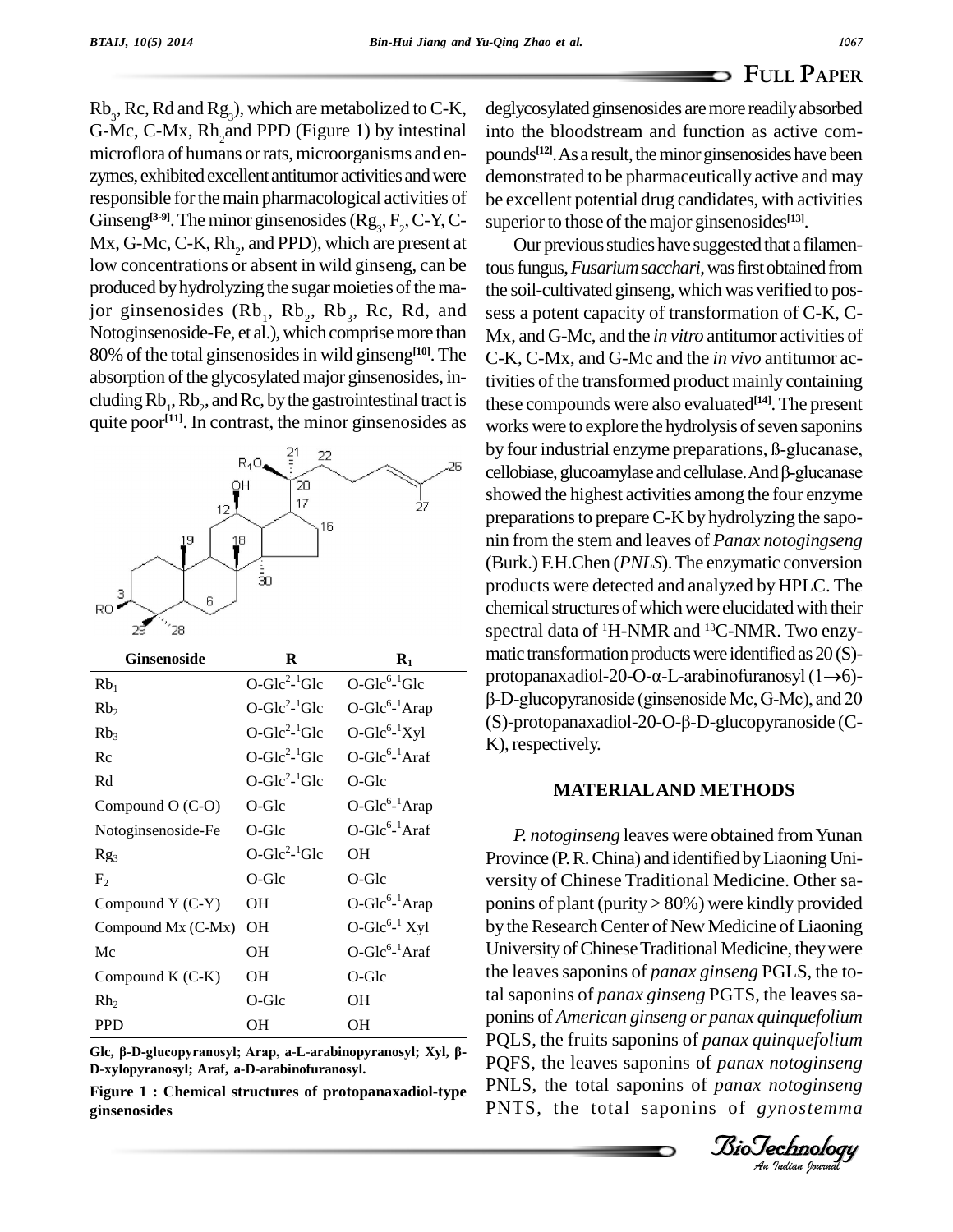## **FULL PAPER**

*pentaphyllum* GPTS. C-K, and G-Mc  $(C_{36}H_{62}O_8,$ and  $C_{41}H_{70}O_{12}$ , purity >95%, HPLC) were obtained uid was<br>by silica gel column chromatography and preparative zymati<br>HPLC (C18 column) as described<sup>[15]</sup>. ß-Glucanase of PNL by silica gel column chromatography and preparative zymatic concentration of 10 % and the concentration  $HPLC$  (C18 column) as described<sup>[15]</sup>. B-Glucanase (NS44053, E<sub>1</sub>), cellobiase (NS37040, E<sub>2</sub>) and glucoamylase (Termamyl CS,  $E_3$ ) were all provided tracted and purified by  $D_{101}$  macroreticular resin with by Beijing Novey Company. Cellulase ( $E_4$ ) was bought the concentrations of 90%–75% alcohol, the enzyby Beijing Novey Company. Cellulase  $(E_4)$  was bought from Shanghai Lizhu-Dongfeng Biological Technology matic transformation products (ETPs, 652.3 mg) were Co. Ltd, other chemicals were of HPLC grade or the highest quality available.All chemicals and solvents were of analytical or HPLC grade.

#### **Hydrolyzed seven saponins by enzyme**

3000g leaves waste of *P. notoginseng* were extracted by alcohol for 24 hours and purified by  $D_{101}$ macroreticular resin, 128.6g *PNLS* (puritymore than 80%) was obtained. Taking 1mL four enzymes solution each for test groups, and 1mL distilled water as control group, added 1mL 20mg/mL seven saponins samples solution respectively, in the condition of 5 m control group, added 1mL 20mg/mL seven saponins 5.4) was<br>samples solution respectively, in the condition of 5 min,<br>pH4.4, 50°C (25°C only E<sub>3</sub>), water bath 48h, then water b stopped the reaction. The reaction mixtures were extracted three times with BuOH saturated with water and BuOH extracts were evaporated to dryness *in vacuo*, and constant volume with 1mL methanol. The column (150mm×4.6mm, 5m), room temperature, wave enzymatic hydrolysis of seven saponins were detected by thin-layer chromatography (TLC), and the opti mum enzyme for hydrolyzed seven saponins were concluded.

## **Detection of C-K and G-Mc with HPLC**

biase of acetomic<br> $45:55,v/v$  at a flow The essential parts of the HPLC system consisted of a pump, a SPD-10A ultraviolet(UV)-visible detector setting at 203nm, after filtration by Millipore filter of  $0.45\mu$ m, a  $5\mu$ L injection loop, a LC workstation of ZHEJIANG university for data collection and a  $\frac{10 \text{ sec}}{100}$ 0.45µm, a 5µL injection loop, a LC workstation of<br>
ZHEJIANG university for data collection and a in seven<br>
150mm×4.6mm ID column with Kromasil ODS of TLC ZHEJIANG university for data collection and a  $^{11}$  sev<br>150mm×4.6mm ID column with Kromasil ODS of TL<br>C<sub>18</sub>(5µm particle size) stationary phase and a mobile const  $C_{18}(5\mu m$  particle size) stationary phase and a mobile room temperature.

## *An***Preparation of enzymatic transformation products**

*In water bath, the solution was cooled*<br>*BioTechnology*<br>*<i>An Indian Sournal* buffer solution, pH 5.4. After 30 minutes pre-incuba-PNLS (1000mg) was dissolved in AcOH-NaAc four er<br>buffer solution, pH 5.4. After 30 minutes pre-incuba-<br>tion at 80°C in water bath, the solution was cooled among

,<br>down to room temperature and 50mL ß-glucanase liquid was added to the reactive solution at the final en down to room temperature and 50mL ß-glucanase liq-<br>uid was added to the reactive solution at the final en-<br>zymatic concentration of 10 % and the concentration of PNLS 20 mg/mL. After 48 h of incubation at 55  $^{\circ}$ C in water bath, the solution was cooled down and extracted and purified by  ${\rm D}_{_{101}}$  macroreticular resin with in water bath, the solution was cooled down and ex-<br>tracted and purified by  $D_{101}$  macroreticular resin with<br>the concentrations of 90%–75% alcohol, the enzytracted and purified by  $D_{101}$  macroreticular resin with<br>the concentrations of 90%–75% alcohol, the enzy-<br>matic transformation products (ETPs, 652.3 mg) were obtained. ETPs were separated by silica gel column chromatographyelutingsuccessivelywith chloroform obtained. ETPs were separated by silica gel column<br>chromatography eluting successively with chloroform-<br>methanol-water and finally methanol  $(8:1 \rightarrow 6:1 \rightarrow 4:1$  $ch$ methanol-water and finally methanol  $(8:1 \rightarrow 6:1 \rightarrow 4:1 \rightarrow 2:1 \rightarrow \text{MeOH}$  by vol). Two main compounds were obtained as  $T_1$  (261.1 mg) and  $T_2$  (180.4 mg) respectively. Their structures were identified according to <sup>1</sup>H-NMR and <sup>13</sup>C-NMR spectral data.

#### **(a) Kinetic curve of G-Mc by fl-glucanase**

G-McAcOH-NaAcbuffersolution(10 mg/mL,pH (a) Kinetic curve of G-Mc by B-glucanase<br>G-McAcOH-NaAc buffer solution (10 mg/mL, pH<br>5.4) was added with 20% B-glucanase liquid. After G-McAcOH-NaAc buffer solution (10 mg/mL, pH<br>5.4) was added with 20% B-glucanase liquid. After<br>5 min, 1h, 2h, 4h, 8h and 24h inoculation at 55°C in water bath, 0.2mLenzymatic reaction solution were collected, extracted and concentrated, and the kinetic curves of G-Mc, and C-K were obtained by the analysis of HPLC, which were performed by Kromasil ODS curves of G-Mc, and C-K were obtained by the analy-<br>sis of HPLC, which were performed by Kromasil ODS<br>column (150mm×4.6mm, 5m), room temperature, wave length: 203nm, flow rate: 1mL/min, mobile phase: G-Mc acetonitrile-water (45:55); C-K acetonitrile-water  $(60:40)$ .

## **RESULTSAND DISCUSSION**

## **Hydrolytic results of seven samples by four en zyme**

phase of acetonitrile-water (C-K, 60:40; G-Mc,  $^{(NO1 \sim NO0)}$  by b-glucanase and cellulase, which<br>45:55 y/y) at a flow rate of 1 0mL/min, operated at didn't exist in control group, but there were almost *PNLS* (1000mg) was dissolved in AcOH-NaAc four enzyme was ß-glucanase>cellulose >glucoa-After enzymatic hydrolysis, there were changes in seven samples with differently degree. The results of TLC (TABLE 1) showed that there was a new<br>constituent in enzymatic hydrolytic samples<br>(No1~No6) by ß-glucanase and cellulase, which constituent in enzymatic hydrolytic samples  $(Nol-No6)$  by B-glucanase and cellulase, which not anychanges by cellobiase and glucoamylase. The new constituent was produced as compound I. The ability of enzymatic hydrolysis of seven samples by new constituent was produced as compound I. The<br>ability of enzymatic hydrolysis of seven samples by<br>four enzyme was ß-glucanase>cellulose >glucoaability of enzymatic hydrolysis of seven samples by<br>four enzyme was ß-glucanase>cellulose >glucoa-<br>mylase>cellobiase, and ß-glucanase was the best among them, cellulase was the next.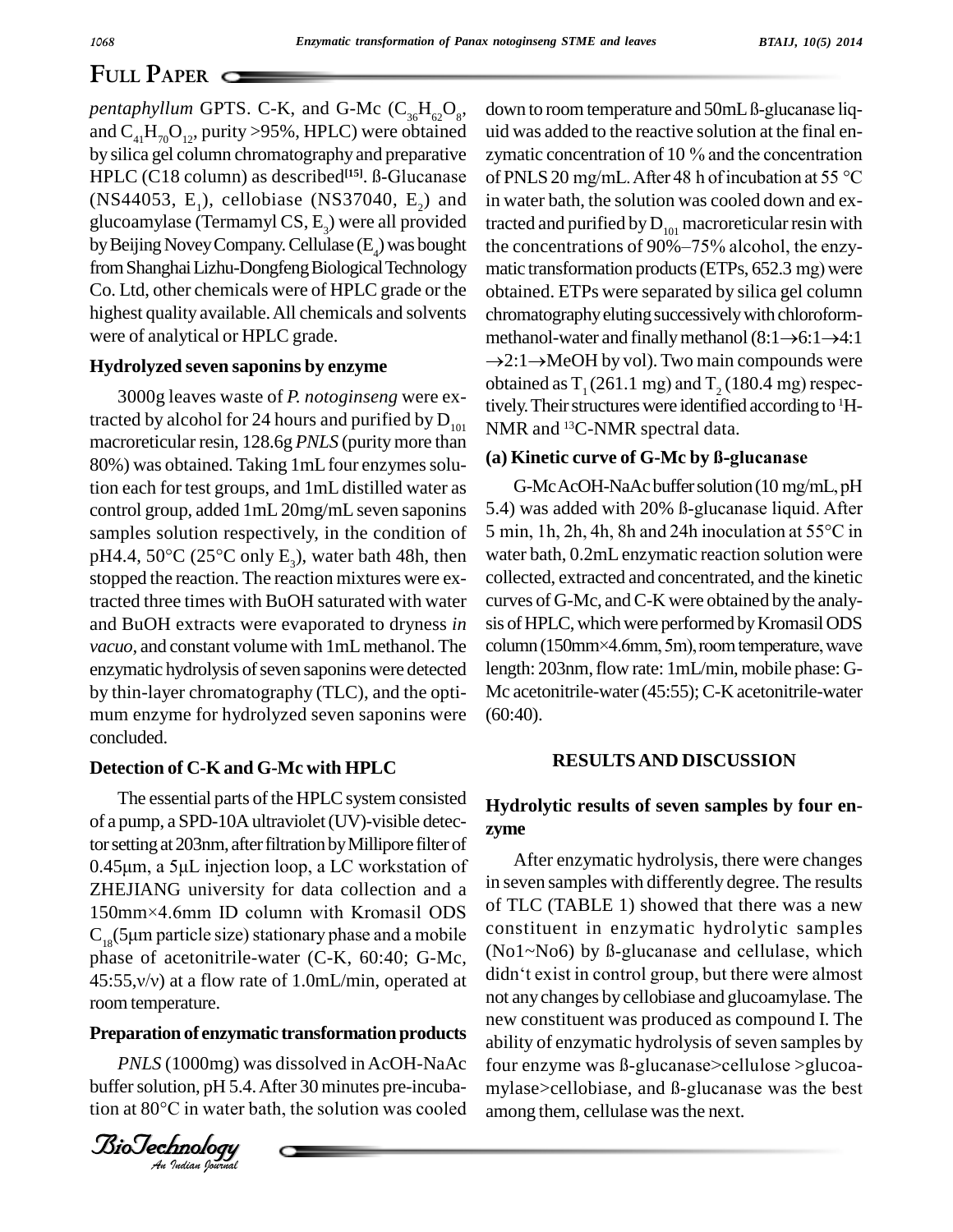There was none of changes in No7 after hydrolysis by four enzymes. The principal reason was that the dissolution of No7 was very low in the buffer solution of pH5.4, so the concentration of Jaogulan saponin was inaccessible to that of reaction required. Four enzymes played hardlyany role in it.Contrarily, the dissolution of the others was very high in this buffer solution. The results of experiment showed us that the dissolution of samples was one of the important factors in affecting the enzymatic hydrolysis.

According to the results of HPLC, the C-K content of hydrolysis *PNLS* samples by *ß*-glucanase and cellulase was measured. The results were shown from  $\frac{1}{4}$  pol s Figure 2 to Figure 5. Six samples were hydrolyzed by s measured. The results were shown from<br>  $\frac{4}{3}$  and cellulase. The ability of enzymatic hydrolytic six samples was No5>No3>No1>No6> B-glucanase and cellulase. The ability of enzymatic hydrolytic six samples was  $No5>No3>No1>No6>No4>No2>>control$  group for B-glucanase; No3>No2>No5>No1>No4> No6>> control group

for cellulase. The best substratum of  $\beta$ -glucanase in six saponins was No5 (*PNLS*), the next was No3 (*PQFS*). But the best substratum of cellulase in six saponins was No3 (*PQFS*), the second was No2 (*PGTS*).

**TABLE1 :TLCresults ofsevenenzymatichydrolysissamples by four enzymes**

|   | NO. Samples | Ability of generating compound I |          |       |                                               |         |  |
|---|-------------|----------------------------------|----------|-------|-----------------------------------------------|---------|--|
|   |             | Control<br>group                 |          |       | ß-glucanase Cellobiase Glucoamylase Cellulase |         |  |
|   | <b>PGLS</b> |                                  | $^{++}$  |       |                                               | $^+$    |  |
| 2 | <b>PGTS</b> |                                  | $^{+}$   |       |                                               | $^{++}$ |  |
| 3 | <b>PQFS</b> |                                  | $^{++}$  |       |                                               | $^{++}$ |  |
| 4 | <b>PQLS</b> |                                  | $^{+}$   |       |                                               | $^{+}$  |  |
| 5 | <b>PNLS</b> | $^{+}$                           | $^{+++}$ | $+ +$ | $^{+}$                                        | $^{+}$  |  |
| 6 | <b>PNTS</b> |                                  | $^{++}$  |       |                                               | $^{+}$  |  |
|   | <b>GPTS</b> |                                  |          |       |                                               |         |  |

**Note: ±Trace compound I; +Little compound I; ++Some compound I; +++Massive compound I.**



**Figure 2 : Change of C-K in samples by enzymatic hydrolysis**

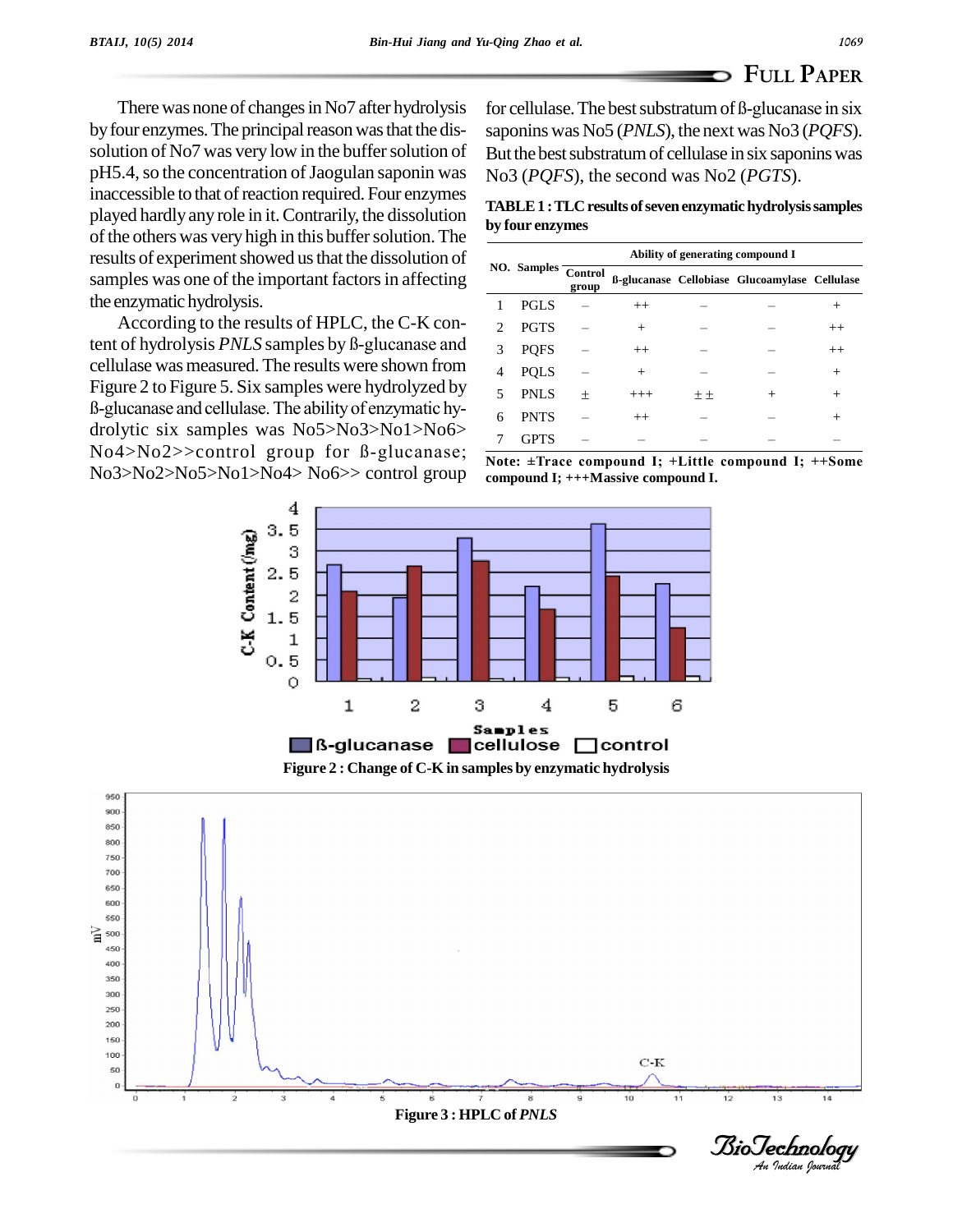

 $B_1$  is a general point of C-K formed by enzymatic hydrolysis with the  $B_1$ , *An*containing more ginseng protopanaxadiol saponins. As the reported in the previous paper, except of many ginseng protopanaxadiol saponins, such as  $Rb_1$ ,  $Rb_3$ ,  $Rc$ *Notoginseng*-Fe in the stem and leaves of *Panax Notoginseng* (Burk.) F.H.Chen **[16]**. So, the highest conleaves of *Panax Notoginseng* (Burk.) F.H.Chen in six saponins.

# **The structure of enzymatic transformed products**

 $\mathbf{T}_1$ 

White powder, mp  $181-183$  °C. <sup>1</sup>H NMR(500

*Indian Journal*

The result showed that the higher content of C-K MHz pyridine-d<sub>s</sub>):  $\delta 0.87(3H, s, CH<sub>3</sub>-19)$ , 0.92 (3H, was formed by enzymatic hydrolysis with the samples  $s, CH<sub>3</sub>-18$ , 0.98 (3H, s, CH<sub>3</sub>-30), 1.02 (3H, s, CH<sub>3</sub>d, J=7.7Hz, H-1'-20-Glc),  $5.65(1H, J=1.7Hz, H-1$ "and Rd, there were also characteristic saponin of *Panax* 6'-Araf). <sup>13</sup>C NMR(300 MHz pyridine-d<sub>s</sub>):  $\delta$ C 1-30: 29), 1.21(3H, s, CH<sub>3</sub>-28), 1.60(3H, s, CH<sub>3</sub>-26), 1.62(3H, s, CH<sub>3</sub>-27), 1.65(3H, s, CH<sub>3</sub>-21), 5.12(1H, 39.4, 28.3, 78.1, 39.6, 56.4, 18.8, 35.2, 40.1, 50.3, 37.4, 30.9, 70.3, 49.5, 51.4, 30.9, 26.7, 51.7, 16.3,<br>16.1, 83.4, 22.4, 36.2, 23.2, 126.1, 131.0, 25.8, 17.9,<br>28.7, 16.4, 17.5. C-20-Glc C1'-6': 98.1, 75.1, 79.3, 16.1, 83.4, 22.4, 36.2, 23.2, 126.1, 131.0, 25.8, 17.9, 28.7, 16.4, 17.5. C-20-Glc C1'-6': 98.1, 75.1, 79.3, 72.2, 76.6, 68.6. C-20-Ara C1"-5": 110.2, 83.4, 78.9, 86.1, 62.7. It was identified as *20(S) p pz*<sub>2</sub>, 76.6, 68.6. C-20-Ara C1"-5": 110.2, 83.4, 78.9, 86.1, 62.7. It was identified as 20(*S*)-<br>*protopanaxadiol-20-O-α-L-arabinofuranosyl(1→6)--D- glucopyranoside* (ginsenoside Mc). (See Fig protopanaxadiol-20-O-a-L-arabinofuranosyl $(1\rightarrow 6)$ - $\mu$ re  $6$ <sup>[17]</sup>.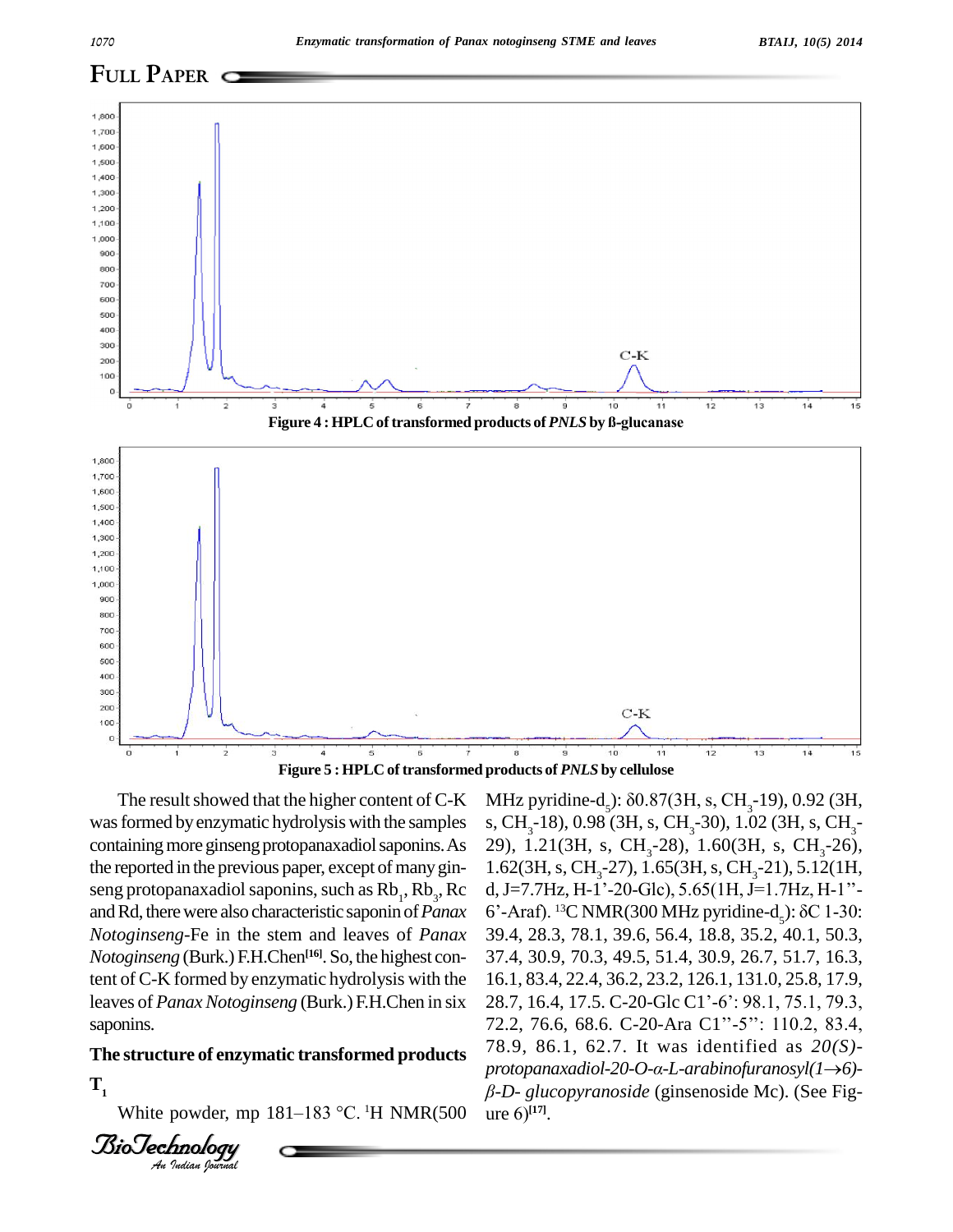**FULL PAPER**

## $\mathbf{T}_2$

 $T_2$ <br>T<sub>2</sub> was obtained as white powder (in.EtOH-H<sub>2</sub>O), 28.<br>mp 177–178°C, it could dissolved in Methanol, Etha- 30.8 nol, *n*-BuOH and pyridine, but not in water. <sup>1</sup>H mp 177–178°C, it could dissolved in Methanol, Etha-<br>nol, *n*-BuOH and pyridine, but not in water. <sup>1</sup>H 83.<br>NMR(500 MHz pyridine-d<sub>5</sub>):  $\delta 0.87(3H, s, CH_3-19)$ , 16.4<br>0.91(3H, s, CH<sub>3</sub>-18), 0.93(3H, s, CH<sub>3</sub>-30), 0.99(3H, 78



Glc).<sup>13</sup>CNMR (300 MHz pyridine-d<sub>5</sub>):  $\delta$ C1-30: 39.4, 28.3, 78.3, 39.6, 56.4, 18.8, 35.2, 40.1, 50.3, 37.4, 30.8, 70.2, 49.5, 51.5, 31.0, 26.7, 51.6, 16.4, 16.1,<br>83.3, 22.4, 36.2, 23.2, 125.9, 130.9, 25.8, 17.8, 28.7,<br>16.4, 17.4. C-20-Glc C1'-6' : 98.3, 75.2, 79.4, 71.7, 83.3, 22.4, 36.2, 23.2, 125.9, 130.9, 25.8, 17.8, 28.7, 78.1, 62.9. It was confirmed as *20(S) p*<sub>1</sub>, *p*<sub>1</sub>, *p*<sub>2</sub>, *p*<sub>2</sub>, *p*<sub>2</sub>, *p*<sub>2</sub>, *p*<sub>2</sub>, *p*<sub>2</sub>, *p*<sub>2</sub>, *p*<sub>2</sub>, *p*<sub>2</sub>, *p*<sub>7</sub>, *p*<sub>2</sub>, *p*<sub>7</sub>, *p*<sub>7</sub>*d*<sub>*p*</sub>*notopanaxadiol*- *20*-*O*-*β*-*D*-*glucopyranoside*, 78.1, 62.9. It was confirmed as  $20(S)$ -<br>protopanaxadiol-  $20$ - $O$ - $\beta$ - $D$ -glucopyranoside,<br>ginsenoside compound K(C-K), (See Figure 6)<sup>[18]</sup>. ginsenoside compound  $K(C-K)$ , (See Figure 6)<sup>[18]</sup>.



**Figure 6 : Chemical structure of enzymatic conversion products** 

H



**Figure <sup>7</sup> : Kinetic curve of ginsenoside-Mc by fl-glucanase**

## **Transformation kinetic curves**

elucidate the transformation pathway by B-glucanase. As seen in Figure 7, the transformation rate of G-Mc to  $K_0^{\mathbb{R}} \rightarrow$ elucidate the transformation pathway by B-glucanase. Such<br>As seen in Figure 7, the transformation rate of G-Mc to Rb<sub>2</sub>-<br>C-K by β-glucanase was over 85 % in 12 h. Besides Rc that, ginsenoside-Rb<sub>1</sub>and-Rb<sub>3</sub> could be transformed to tion of C-K by  $\beta$ -glucanase was over 85 % in 12 h. Besides<br>that, ginsenoside-Rb<sub>1</sub> and-Rb<sub>3</sub> could be transformed to tion<br>-Rd by  $\beta$ -glucanase; but no transformation to -Rd, - $\text{Rg}_2$ , - $\text{Rg}_3$ , or - $\text{Rh}_2$ .C-K was one of the main metabo-

bacteria. It could be formed through a lot of pathway Rc→notoginsenoside-Fe→Mc→C-K. The configura-The kinetic curves of G-Mc and C-K were used to<br>vidate the transformation pathway by B-glucanase<br>such as  $Rb_1(Rb_3) \rightarrow Rd \rightarrow$ ginsenoside- $F_2 \rightarrow C-K$ ; lites of ginseng protopanaxadiol saponins by intestinal lites of ginseng protopanaxadiol saponins by intestinal<br>bacteria. It could be formed through a lot of pathway<br>such as  $Rb_1 (Rb_3) \rightarrow Rd \rightarrow ginsenoside-F_2 \rightarrow C-K;$ bacteria. It could be formed through a lot of pathway<br>such as  $Rb_1 (Rb_3) \rightarrow Rd \rightarrow ginsenoside-F_2 \rightarrow C-K;$ <br> $Rb_2 \rightarrow compound$  I $\rightarrow compound$  II $\rightarrow C-K$  and  $Rb$ <sub>2</sub> $\rightarrow$ compound I $\rightarrow$ compound II $\rightarrow$ C-K and tion of arabinosyl differed between compound I and notoginsenoside-Fe, compound II and Mc. Compound I and compound IIwere pyran-type, notoginsenoside-

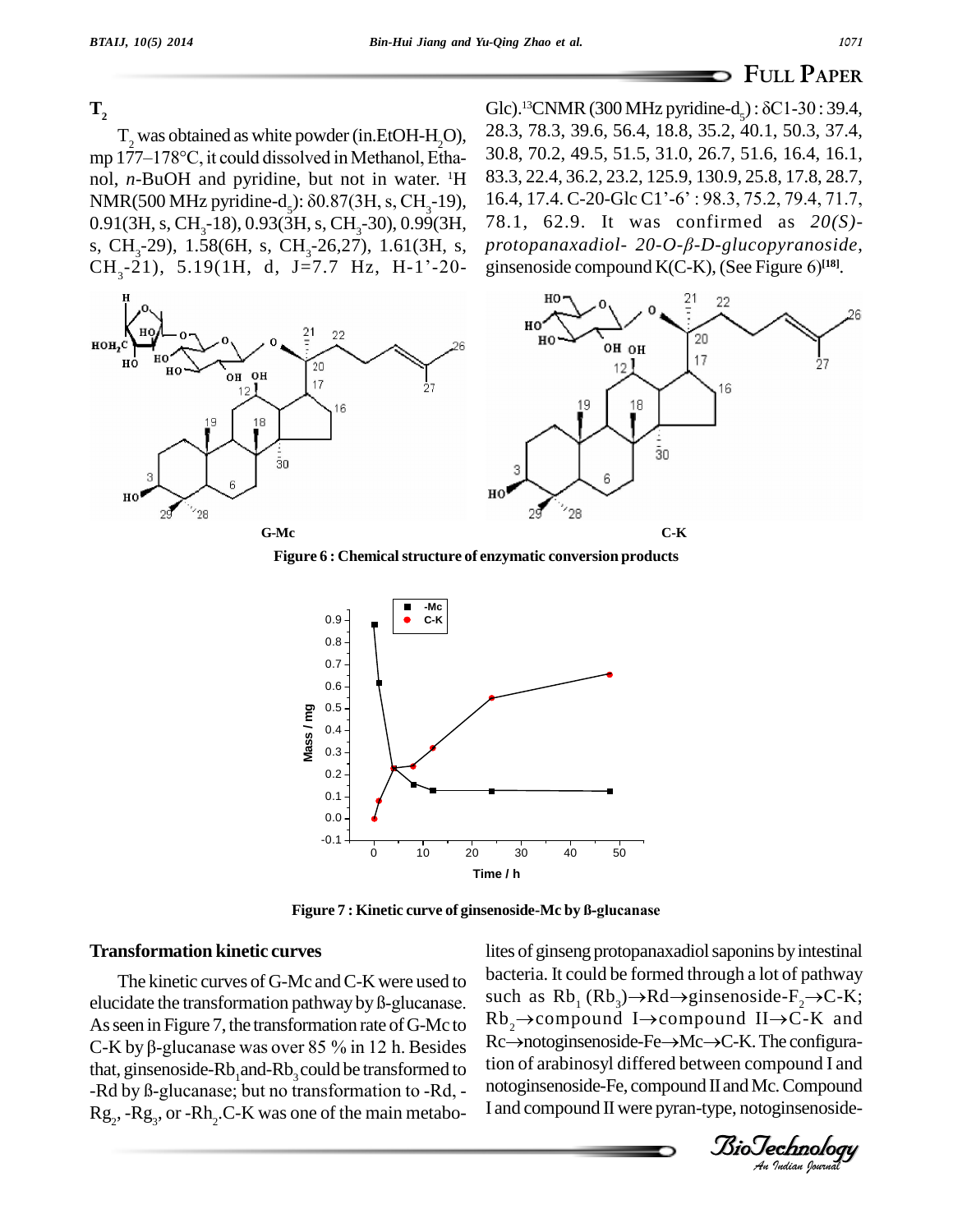# **FULL PAPER**

Fe and Mc were furan-type **[18-23]**.

Asthe pharmacodynamic substructure in natural product, natural active constituents were characterized by lower content, complicated structure and synthe sized difficultly. Furthermore, the storage of natural wild resources was decreasing with the development and utilization of plant mendicants.It can promote the extract and separation of natural active constituents, raise the content of effective constituents, and also improve the translation of minor bioactive constituents to apply the enzymatic technology in the field of natural drugs. Because the enzyme had better specificity and its hydrolytic condition was mild, the structures of saccharoid and aglycone were invariable and secondary glycosides could be obtained as hydrolyzing the glycosides. En zyme hydrolysis could accomplish the reactions that the coside could be obtained as hydrolyzing the glycosides. En-<br>zyme hydrolysis could accomplish the reactions that the<br>chemosynthesis couldn't do. Because of lower cost, clearing manufacture, little public hazard and no pollution on environment, it has been played more attention bymanyscholars.

sacchanoe group of protopanoxadior saponin with the<br>method of enzyme hydrolysis. This established the ba-C-K was unnatural ginsenoside, it was biotransformaed from  $Rb_1$ ,  $Rb_2$ ,  $Rc$  and  $Rd$ . The hydroxyl radical of  $C_3$  was attacked more easily than  $C_{20}$ by enzyme, so the product of biotransformation was protopanoxadiol whose 20 hydroxyl radical was bonded with a glucose residue. It was contrary to the effect of acidolysis and alkaline hydrolysis. The acidolysis and alkaline hydrolysis could only break the  $C_{20}$  glucosidic bond between the saponin of panaxadiol group and saccharide. Thereby, 20(S, R)-protopanoxadiol,  $C_{25}$ - [1]<br>hydroxyl-20 (S, R)-protopanoxadiol and 20(S, R)panoxadiol were formed by lateral chain isomerization, hydration and cyclization on the acid base condition. hydration and cyclization on the acid base condition.<br>Then biotransformation was the only way to get C-K<sup>[19]</sup>.<br>6- Glucosidase and cellulose were both main enzyme [2] <sup>H</sup> to hydrolyze the saponins of panoxadiol group. They could remove  $C_3$  glucosyl group and  $C_{20}$  arabinose group, so that C-K could be gained by changing the  $\begin{bmatrix} 3 \end{bmatrix}$ saccharide group of protopanoxadiol saponin with the sis for studying C-K deeply.

#### **CONCLUSIONS**

The natural plant could be transformed with the enzymatic technology for preparation the more activity

*<i>BioTechnology*<br><sup>An Indian Journal</sup>

constituents, and raised their contents.When hydroly sisthe glycosides bond with enzymes, the conditions were mildness and high specificity. It could keep the structure of activityglycoside invariability and obtain the secondaryglycoside.The enzymatic technologywas of low cost, no pollution, and simple in manufacturing; so manyscholars and enterprises have focused in it.

The result of the present study has indicated that *PNLS* can be transformed into the more activity con stituent ginsenoside  $C-K$  by  $\beta$ -glucanase.  $C-K$  is one of the major metabolites of ginsenosides, has received increasing attention, because anti-tumor activities in vivo have been shown<sup>[6]</sup>. But the industrial magnifying and application of C-K has not taken into practice for the limitation of the preparation approach. When the glycosides bond of ginsenosides was hydrolyzedwith the industrial enzymes to prepare C-K, the conditions were mildness, low cost, no pollution, and simple in manufacturing and high specificity.Therefore, a novel path way was provided for the industrial production of C-K in this study.

#### **ACKNOWLEDGEMENTS**

This work was supported by National Natural Science Foundation ofChina (51278090; 81273389).

#### **REFERENCES**

- **[1]** Pinghua Li, Hanchen Zhao, Hui Yan; Study on the main active constituents and advancement in pharmalcological from the leaves and stem of *panax notoginseng*,Journal of Guiyang College of Traditional Chinese Medicine, **28**, 49-52 **(2006)**.
- **[2]** H.Wang, L.Liu, Y.-X.Guo, et al.; Biotransformation of piceid in polygonum cuspidatum to resveratrol by aspergillus oryzae,Appl.Microbiol.Biotechnol., **75**, 763-768 **(2007)**.
- **[3]** In Bok Paeka, Ya Moona, John Kimb, et al.; Phar macokinetics of a ginseng saponin metabolite com pound K in rats,Biopharm.Drug Dispos., **27**, 39-45 **(2006)**.
- **[4]** H.Hasegawa, K.S.Lee, T.Nagaoka, et al.; Phar macokinetics of ginsenoside eglycosylated by intestinal bacteria and its transformation to biologi cally active fatty acid esters, Biol.Pharm.Bull, **23**, 298-304 **(2000)**.